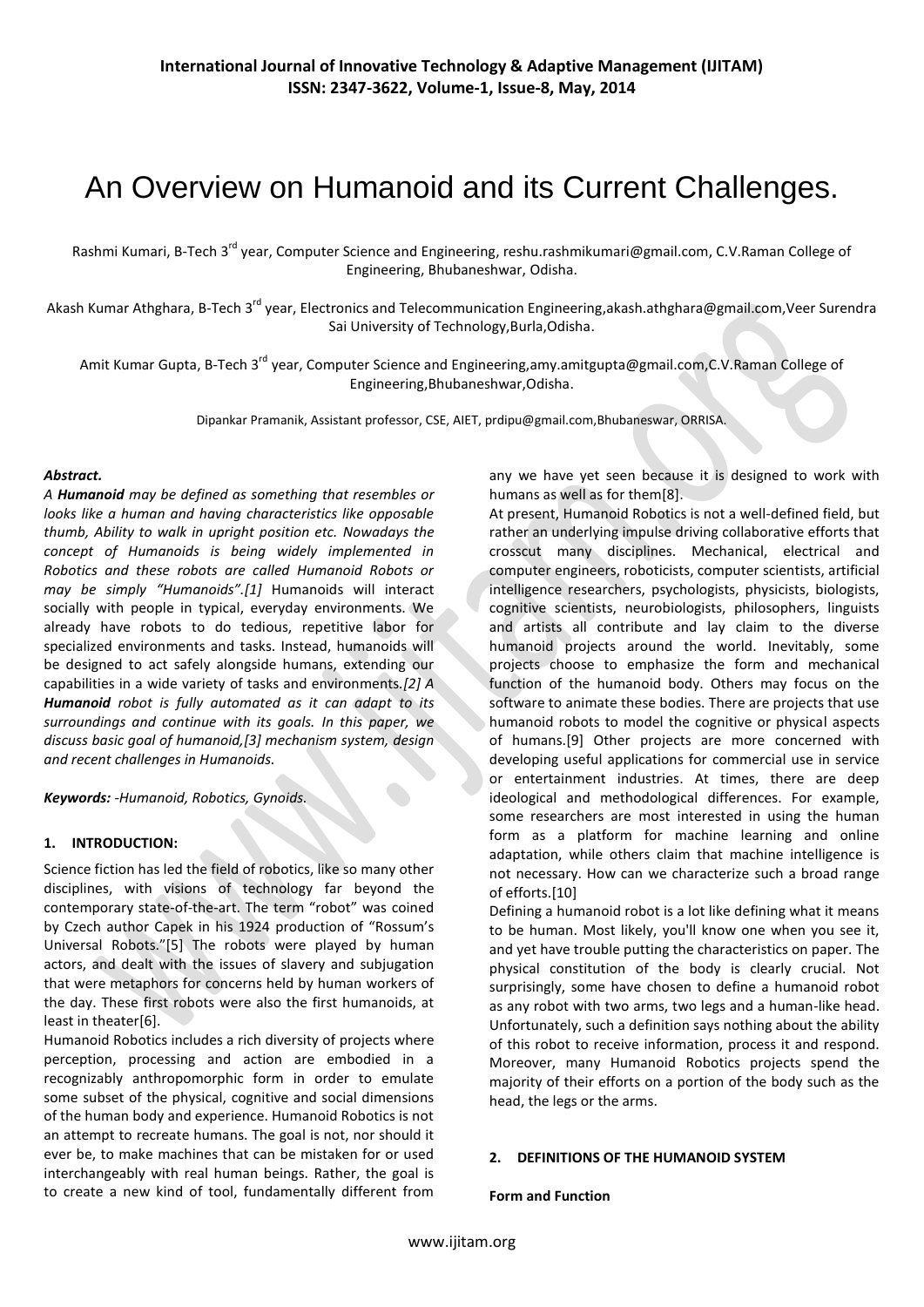Humanoids have been played by human actors in the movies, but are quickly being replaced by computer graphics. What remains a constant is that they work around humans safely (or intentionally not), doing tasks originally done by humans, in an urban environment and with tools designed for humans. the definition of the humanoid robot, as we try to balance form and function. The following definition is proposed as a harmony of both:

### *Humanoids are machines that have the form or function of humans.*

#### **3. Ethical Considerations**

The world's population of real humans continues to steadily grow. One might ask why we would want to make a machine that looks, thinks and emotes like a human when we have plenty of humans already, many of whom do not have jobs or good places to live. It is important to re-emphasize that humanoids cannot and will not ever replace humans. Computers and humans are good at fundamentally different things. Calculators did not replace mathematicians. They did change drastically the way mathematics was taught. For example, the ability to mentally multiply large numbers, although impressive, is no longer a highly valued human capability. Calculators have not stolen from us part of what it means to be human, but rather, free our minds for more worthy efforts. As humanoids change the contours of our workforce, economy and society, they will not encroach on our sovereignty, but rather enable us to explore and further realize the very aspects of our nature we hold most dear.

So why should we have intelligent, emotion exhibiting humanoids? Emotion is often considered a debilitating, irrational characteristic. Why not keep humanoids, like calculators, merely as useful gadgetry? If we do want humanoids to be truly reliable and useful, they must be able to adapt and develop. Since it is impossible to hard-code high-utility, general-purpose behavior, humanoids must play some role as arbiters of their own development. One of the most profound questions for the future of Humanoid Robotics is, "How we can motivate such development?" Speaking in purely utilitarian terms, emotion is the implementation of a motivational system that propels us to work, improve, reproduce and survive. In reality, many of our human "weaknesses" actually serve powerful biological purposes. Thus, if we want useful, human-like robots, we will have to give them some motivational system. We may choose to call this system "emotion" or we may reserve that term for ourselves and assert that humanoids are merely simulating emotion using algorithms whose output controls facial degrees of freedom, tone of voice, body posture, and other physical manifestations of emotion.

Most likely, two distinct species of humanoids will arise: those that respond to and illicit our emotions and those we wish simply to do work, day in and day out, without stirring our feelings. Some ethicists believe this may be a difficult distinction to maintain. On the other hand, many consider ethical concerns regarding robot emotion or intelligence to

be moot. According to this line of reasoning, no robot really feels or knows anything that we have not (albeit indirectly) told them to feel or know. From this perspective, it seems unnecessary to give a second thought to our treatment of humanoids. They are not 'real.' They are merely machines. Most likely, humanoids will never rise up and wrest control from our hands. Instead, we may give it to them, one home, one factory, one nuclear facility at a time until 'pulling the plug' becomes, at first infeasible and then eventually unthinkable. Even now, imagine the economic havoc if we were to disable the Internet. We are steadily replacing the natural world with the products of our own minds and hands. As we continue to disrupt and manipulate the existing state of our world (often for the better), the changes we make require successive intervention. Technologies engender and demand new technologies. Once unleashed, it is difficult to revoke a technology without incurring profound economic, social and psychological consequences. Rather, the problems that arise from new technologies are often met with more complex and daring technologies.

Yet, no matter how quickly technological progress seems to unfold, foresight and imagination will always play key roles in driving societal change. We cannot shirk responsibility by calling the future inevitable. It is difficult to direct a snowball as it careens down the slope; thus, it is now - when there are only a handful of functional humanoids around the world that we must decide the direction in which to push. Humanoids are the products of our own minds and hands. Neither we, nor our creations, stand outside the natural world, but rather are an integral part of its unfolding. We have designed humanoids to model and extend aspects of ourselves and, if we fear them, it is because we fear ourselves.

## **4. CURRENT CHALLENGES IN HUMANOIDS Design, Packaging and Power**

There is a high cost of entry into the humanoid research domain. With few or no commercial products, the vast majority of research platforms were built in-house. The immature nature of these systems makes copying them for use by other researchers risky, as these secondary adoption groups will not have the knowledge needed to maintain or evolve them. This will change as packaging and power challenges are overcome by design and the maturation of component technologies. This integrated design work is led by corporate teams, such as Honda, Toyota and Sony, government/corporate teams such as National Institute of Advanced Industrial Science and Technology (AIST), Korea Advanced Institute of Science and Technology (KAIST), National Aeronautics and Space Administration (NASA), and the German space agency Deutschen Zentrum für Luft- und Raumfahrt (DLR), and university-led teams with long traditions in mechatronics such as Waseda, Massachusetts Institute of Technology (MIT), and Technical University Munich (TUM).

Component technology advances have come from beyond the robotics discipline, but these have had a dramatic impact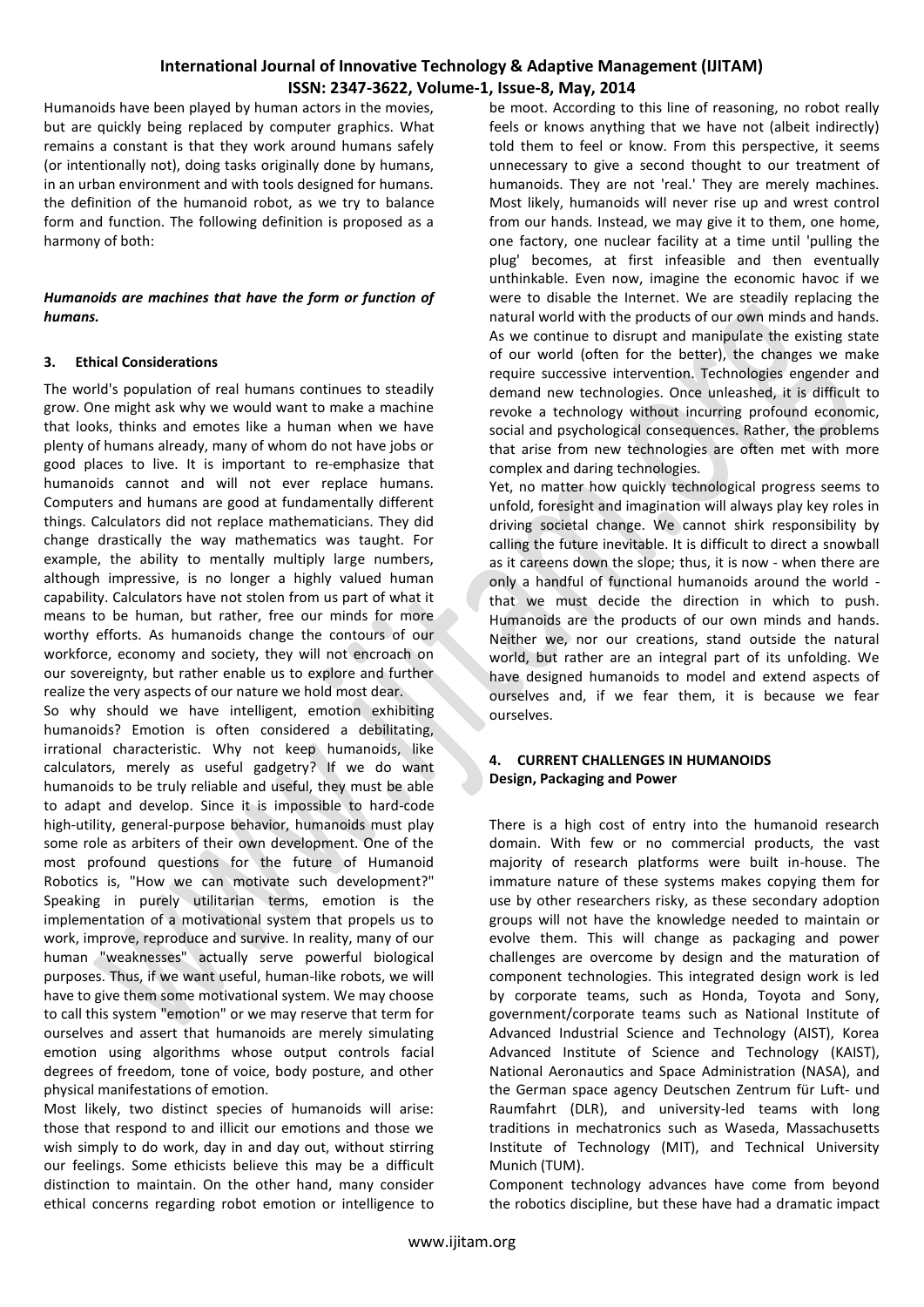on humanoid design. The development of small, powerefficient computers have made much of the modern robot possible. Humanoids have needed more than computation. Arm and leg embodiment have required torque and power densities that were enabled by lightweight direct current (DC) motors and geared speed reducers. In particular, DC brushless motors and harmonic drives have provided the highest torque densities in electromechanical systems. These high-power limbs have been further made possible by the evolution of modern batteries, able to make these systems self-contained for brief periods of duty. In particular, lithium batteries have enabled robots to carry their own power supplies for locomotion and upper body work. New research continues in hydraulic systems (Sarcos) and low-pressure fluid power (Karlsruhe).

These advanced computers, drive trains, and batteries were not developed by roboticists, but were eagerly adopted. Modern laptops, cell phones, and automobiles have driven these component markets with their large consumer bases. The fact that corporations now producing humanoids include Honda, Toyota and Sony is not a coincidence.

Rather than distinguish humanoids by their physical construction, we choose to identify several complementary research areas that, thus far, have stood out as distinct emphases. Eventually, a fully-fledged humanoid robot will incorporate work from each of the areas below.

#### **4.1. Perception:**

This area includes computer vision as well as a great variety of other sensing modalities including taste, smell, sonar, IR, haptic feedback, tactile sensors, and range of motion sensors. It also includes implementation of unconscious physiological mechanisms such as the vestibulo-ocular reflex, which allows humans to track visual areas of interest while moving. Lastly, this area includes the attentional, sensor fusion and perceptual categorization mechanisms which roboticists implement to filter stimulation.

#### **4.2. Human-robot interaction:**

This area includes the study of human factors related to the tasking and control of humanoid robots. How will we communicate efficiently, accurately, and conveniently with humanoids? Another concern is that many humanoids are, at least for now, large and heavy. How can we insure the safety of humans who interact with them? Much work in this area is focused on coding or training mechanisms that allow robots to pick up visual cues such as gestures and facial expressions that guide interaction. Lastly, this area considers the ways in which humanoids can be profitably and safely integrated into everyday life.

#### **4.3. Learning and adaptive behaviour :**

For robots to be useful in everyday environments, they must be able to adapt existing capabilities to cope with environmental changes. Eventually, humanoids will learn new tasks on the fly by sequencing existing behaviors. A spectrum of machine learning techniques will be used including supervised methods where a human trainer interacts with the humanoid, and unsupervised learning where a built-in critic is used to direct autonomous learning. Learning will not only allow robust, domain-general behavior, but will also facilitate tasking by hiding the complexity of task decomposition from the user. Humanoids should be told what to do rather than how to do it.

#### **4.4. Legged locomotion:**

For humanoids to exploit the way in which we have structured our environment, they will need to have legs. They must be able to walk up stairs and steep inclines and over rough, uneven terrain. The problem is that walking is not simply a forwards-backwards mechanical movement of the legs, but a full-body balancing act that must occur faster than real-time. The best approaches look closely at the dynamics of the human body for insight.

#### **4.5. Arm control and dexterous manipulation:**

Around the world, researchers are working on dexterous tasks including catching balls, juggling, chopping vegetables, performing telesurgery, and pouring coffee. From a mechanical point of view, robot arms have come a long way, even in the last year or so. Once large and heavy with noisy, awkward hydraulics, some humanoids now have sleek, compliant limbs with high strength to weight



ratios. While mechanical innovation will and should continue, the real hard problem is how to move from brittle, hard-coded dexterity toward adaptive control where graceful degradation can be realized. The humanoid body functions as a whole and consequently, small errors in even one joint can drastically degrade the performance of the whole body.

The University of Tokyo Department of Mechano-Informatics has developed a humanoid robot, Saika, with a two-DOF neck, dual five-DOF upper arms, a torso and a head. Saika is able to dribble a bouncing ball and catch a thrown ball. It can grope for and grasp unknown objects. Whereas many humanoids are heavy and require large, unwieldy off-board apparatus for actuation, Saika is designed to be lightweight and has almost all the motors built into the arms and torso. The head, torso and arms together weigh less than 17 pounds.

#### **4.6. Bipedal Walking**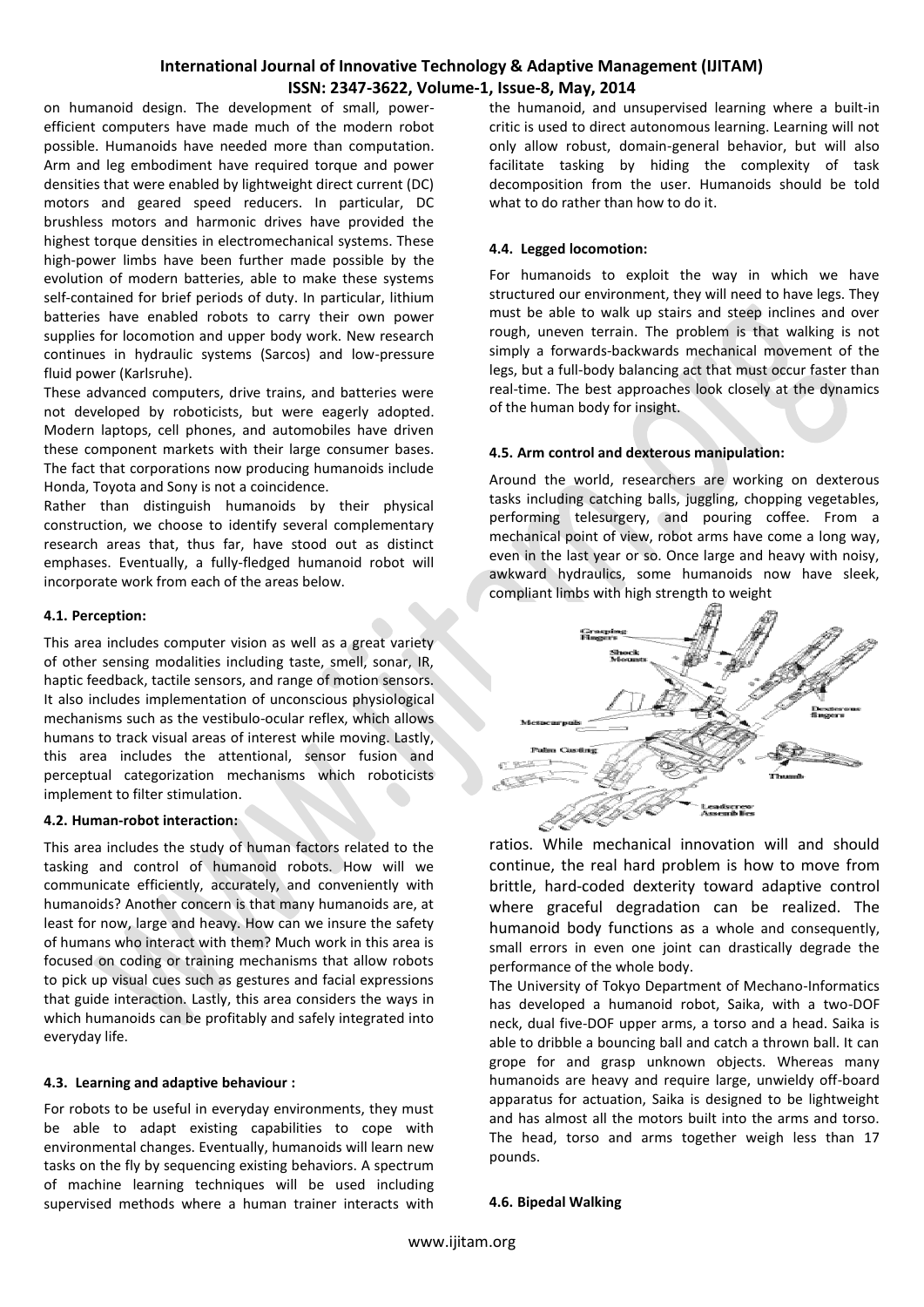The majority of the biped walking systems are humanoid in form, and use the Zero Moment Point (ZMP) algorithm (Vukobratovic and Frank, 1969, Vukobratovic et al., 1970). In this algorithm, the tipping point of the system is managed forward or backwards to walk. Many of the most famous humanoids have pioneered the implementation of the ZMP algorithm. The robots at AIST Tsukuba and AIST Waterfront have used wheeled gantries as a safe testbed for developing and refining the ZMP walking systems. The Honda systems have many generations of success.

#### **4.Wheeled Lower Bodies**

Several labs are building new forms of lower bodies that use wheels for locomotion. These systems typically have small footprints, to allow their upper bodies to "overhang" the lower body and allow for interaction with the environment. Examples include statically stable wheeled bases, and dynamic balancing systems like a Segway. Three examples are shown in the figure below.



Mobile manipulation is achieved when combining a lower body able to position itself with ease, and a dexterous upper body able to perform value-added work. While this combination is not necessarily humanoid, people are ideal examples of mobile manipulators. Active balancing bases or legs have small footprints, allowing their upper limbs to get close to the environment, while maneuvering in tight urban environments. Dual and dexterous upper limbs offer primatelike workspace and grasping abilities that can work with the interfaces and objects in those same urban environments. This class of machine can redistribute force and position control duties from lower bodies to upper bodies, where differences in drive trains and sensors offer complimentary capabilities.

Research Issues



#### **Cog, a humanoid developed at the MIT AI laboratory learns to recognize and respond to animate agents (including itself).**

Will humanoid research propel robotics on to great heights, channeling ideas from diverse fields toward an ultimate goal? Or will the quest to model ourselves prove to be a stumbling block, or worse? We may be our best models of intelligence; but then again, we may also be our worst. Although cognitive neuroscience will continue to contribute much to our selfunderstanding, we by no means fully appreciate the myriad internal processes that actually produce our intelligence. Roboticist Rodney Brooks has long argued that our view of howwe think and act is tainted with subjectivity.  $8$  We cannot wholly transcend our biased perspective. The best we can do is to neutralize its effect by bringing humanoid bodies in line with our own. Most likely, we will never fully understand, much less recreate everything that it means to be human. As the frontiers of our self-understanding expand, humanoid robots may simply follow (and, at times, propel) our continuously changing conception of what we are

A fully capable and embodied humanoid makes a strong research testbed. Such a system can serve to answer the following questions:

• What are the best leg, spine and upper limb arrangements, in both mechanisms and sensors, to enable energy-efficient walking?

• How should robots represent knowledge about objects perceived, avoided and handled in the environment?

• What are the algorithms for using upper body momentum management in driving lower body legs and wheeled balancers?

• How can a mobile manipulation robot place its body to facilitate inspection and manipulation in a complex workspace, where a small footprint and high reach requirements collide?

• How should vision/laser based perception be combined with tactile/haptic perception to grasp objects?

• What roles do motion and appearance have in making people accept and work with robots?

• How can people interact with humanoids to form effective and safe teams?

#### **5. Applications**

In every lab visited, the discussion turned to the question, "What is the killer app?" for humanoids. This slang phrase was used in all countries. In Japan, the work was motivated by support of the "Silver Society," a term used in several labs to describe the technology needs of an aging population. The humanoid form and function was proposed as ideal for this market, with Japan's cultural tendency to embrace robots and technology in general producing a "pull." Since our study tour, Waseda has demonstrated lifting a person from a bed, as would be needed in a nursing home.

In Korea, we were regularly welcomed with a description of the national programs for technology, where robotics was selected as one of the key technologies for advancing their national gross national product (GNP). This top-down strategy, and national goal, was unique in the world. Korean researchers were deeply interested in ubiquitous systems, and were looking at humanoids as a component of urban technology designed for service tasks.